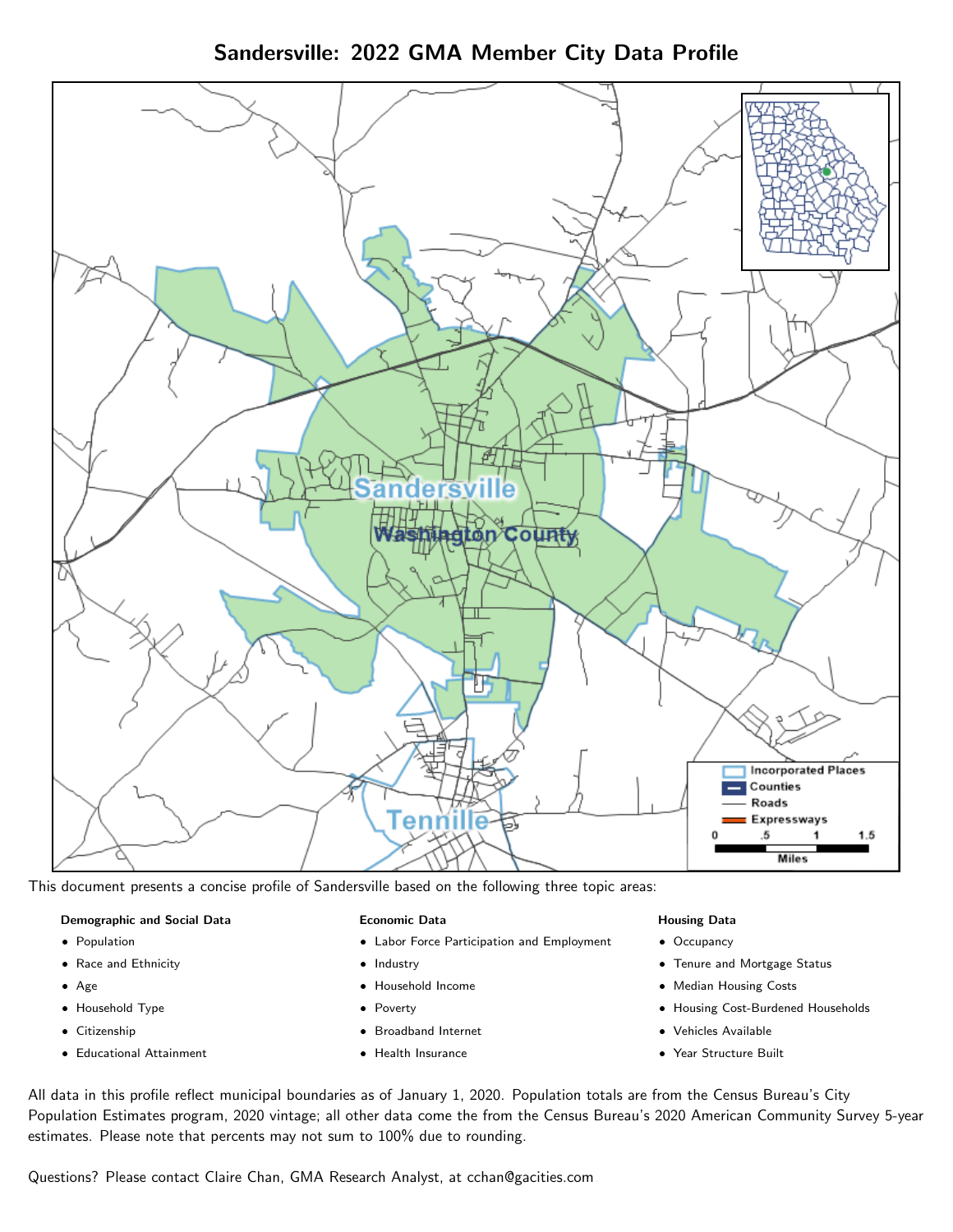### Sandersville: Demographic and Social





**Citizenship** 



Source: American Community Survey, 2020 5-year estimates, table B05002 Source: American Community Survey, 2020 5-year estimates, table B15002

Race and Ethnicity



Source: U.S. Census Bureau, City Population Estimates, 2020 vintage Source: American Community Survey, 2020 5-year estimates, table B03002

#### Household Type



Source: American Community Survey, 2020 5-year estimates, table B01001 Source: American Community Survey, 2020 5-year estimates, table B11001

#### Educational Attainment



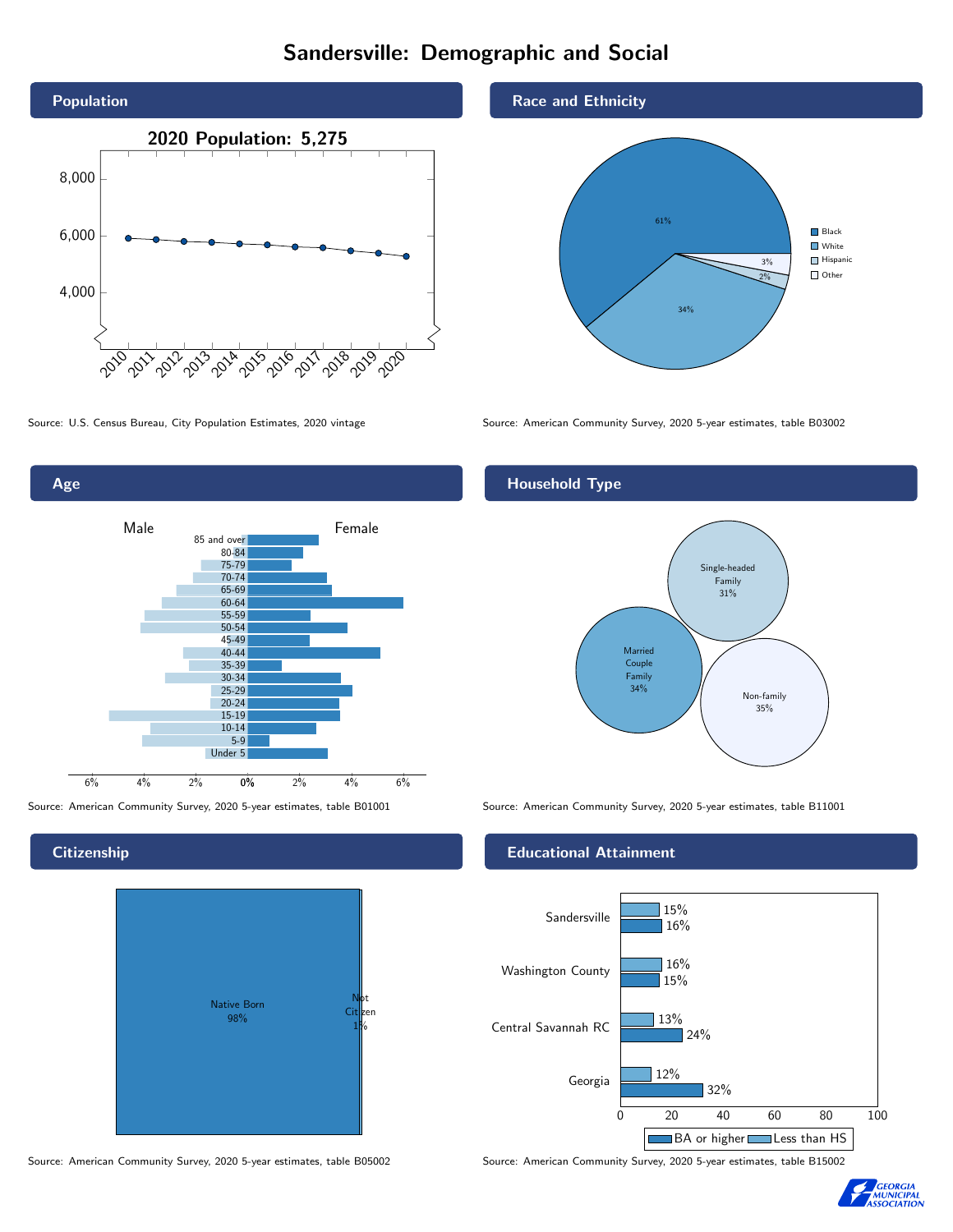### Sandersville: Economic



Source: American Community Survey, 2020 5-year estimates, table B23001 Note: Unemployment rate is based upon the civilian labor force.

#### Industry

| Agriculture, forestry, fishing and hunting, and mining      | 5%    |
|-------------------------------------------------------------|-------|
| Construction                                                | 3%    |
| Manufacturing                                               | 15%   |
| <b>Wholesale Trade</b>                                      | 2%    |
| Retail Trade                                                | 13%   |
| Transportation and warehousing, and utilities               | 6%    |
| Information                                                 | $0\%$ |
| Finance and insurance, real estate, rental, leasing         | 6%    |
| Professional, scientific, mgt, administrative, waste mgt    | 3%    |
| Educational services, and health care and social assistance | 22%   |
| Arts, entertainment, recreation, accommodation, food        | 11%   |
| service                                                     |       |
| Other services, except public administration                | $2\%$ |
| Public administration                                       | 13%   |

Source: American Community Survey, 2020 5-year estimates, table C24030



Source: American Community Survey, 2020 5-year estimates, tables B19013 and B19025 Source: American Community Survey, 2020 5-year estimates, table B17010



Poverty



#### Health Insurance



Source: American Community Survey, 2020 5-year estimates, table B28002 Source: American Community Survey, 2020 5-year estimates, table B18135